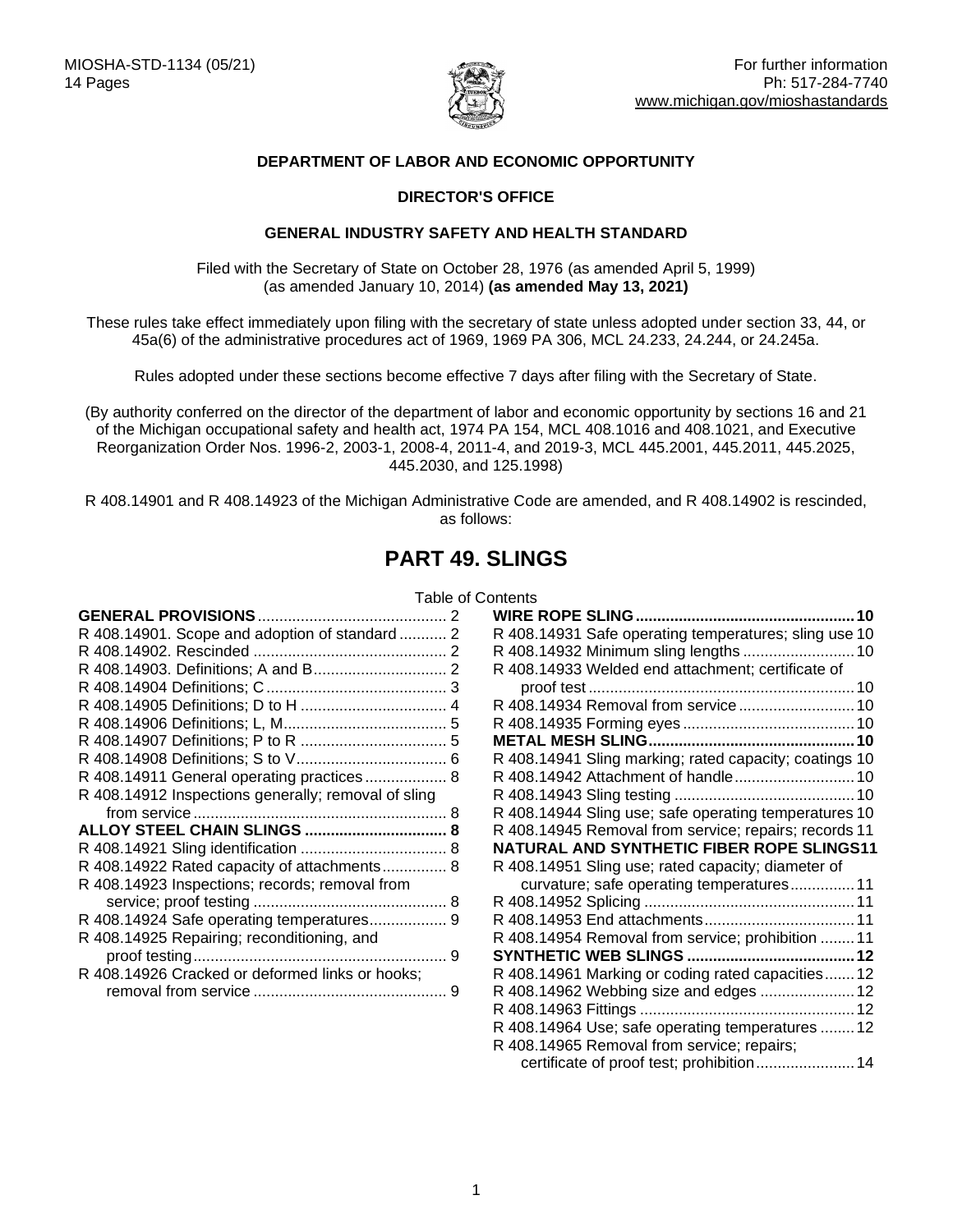# <span id="page-1-0"></span>**R 408.14901. Scope and adoption of standard.**

**Rule 4901.** (1) This part sets forth the requirements for slings and their construction, care, and use in, around, and about a place of employment. Types of slings included in this part are chain, wire rope, metal mesh, 3-strand natural or synthetic rope, and synthetic web made from nylon, polyester, and polypropylene.

 (2) The following standard is adopted by reference in these rules, American Society of Mechanical Engineers Standard ASME B-30.9 "Slings," 1990 edition. This standard may be purchased from IHS Global, 15 Inverness Way East, Englewood, Colorado, 80112, USA, telephone number: 1-800-854-7179 or via the internet at website: http://global.ihs.com at a cost as of the time of adoption of these amendments of \$60.00.

(3) The standard adopted in subrule (2) of this rule is also available for inspection at the Department of Labor and Economic Opportunity, MIOSHA, Standards and FOIA Section, 530 West Allegan Street, P.O. Box 30643, Lansing, Michigan, 48909-8143.

 (4) Copies of the standard adopted in subrule (2) of this rule may be obtained from the publisher or may also be obtained from the Department of Labor and Economic Opportunity, MIOSHA, Standards and FOIA Section, 530 West Allegan Street, P.O. Box 30643, Lansing, Michigan, 48909-8143, at the cost charged in this rule, plus \$20.00 for shipping and handling.

#### <span id="page-1-2"></span><span id="page-1-1"></span>**R 408.14902 Rescinded.**

#### **R 408.14903. Definitions; A, B.**

**Rule 4903.** (1) "Angle of loading" means the inclination of a leg or branch of a sling, measured from the horizontal or vertical plane as shown in figure 5, provided that an angle of loading of 5 degrees or less from the vertical may be considered a vertical angle of loading.

(2) "Basket hitch" means a sling configuration whereby the sling is passed under the load and has both ends, end attachments, eyes, or handles on the hook or a single master link.

(3) "Braided wire rope" means a wire rope formed by plating component wire ropes.

(4) "Bridle wire rope sling" means a sling composed of multiple wire rope legs, with the top ends gathered in a fitting that goes over the lifting hook.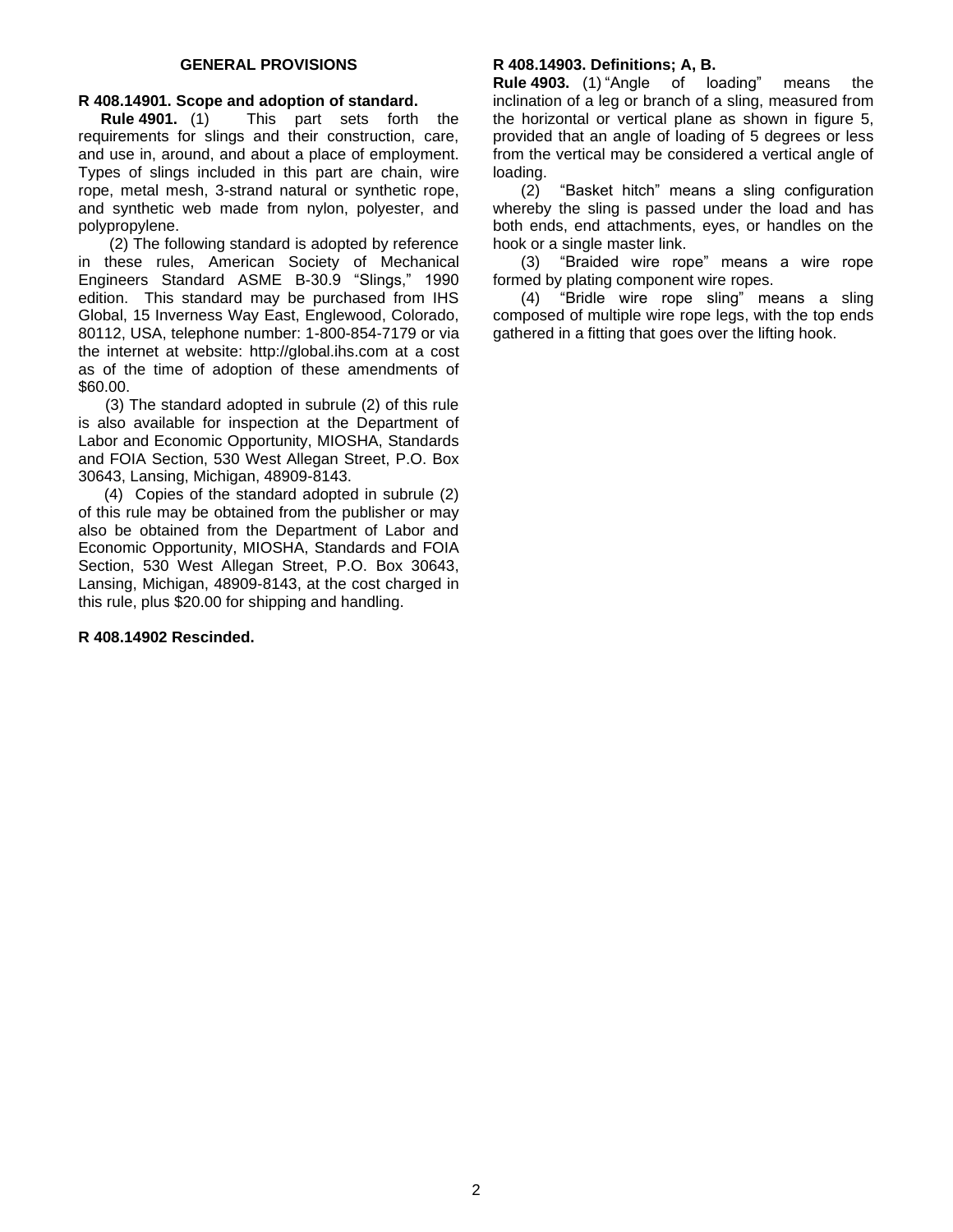#### <span id="page-2-0"></span>**R 408.14904 Definitions; C.**

**Rule 4904.** (1) "Cable laid endless sling-mechanical joint" means a wire rope sling made endless by joining the ends of a single length of cable laid rope with 1 or more metallic fittings.

(2) "Cable laid grommet-hand tucked" means an endless wire rope sling made from 1 length of rope wrapped 6 times around a core formed by hand, tucking the ends of the rope inside the 6 wraps.

(3) "Cable laid rope" means a wire rope composed of 6 wire ropes wrapped around a fiber or wire rope core.

(4) "Cable laid rope sling-mechanical joint" means a wire rope sling made from a cable laid rope, with eyes fabricated by pressing or swaging 1 or more metal sleeves over the rope junction.

(5) "Choker hitch" means a sling configuration with 1 end of the sling passing under the load and through an end attachment, handle, or eye on the other end of the sling.

(6) "Coating" means an elastomer, or other suitable material, applied to a sling or to a sling component to impart desirable properties.

(7) "Cross rod" means a wire used to join spirals of metal mesh to form a complete fabric. (See figure 2 "Metal Mesh Construction")

**FIGURE 2 METAL MESH CONSTRUCTION**

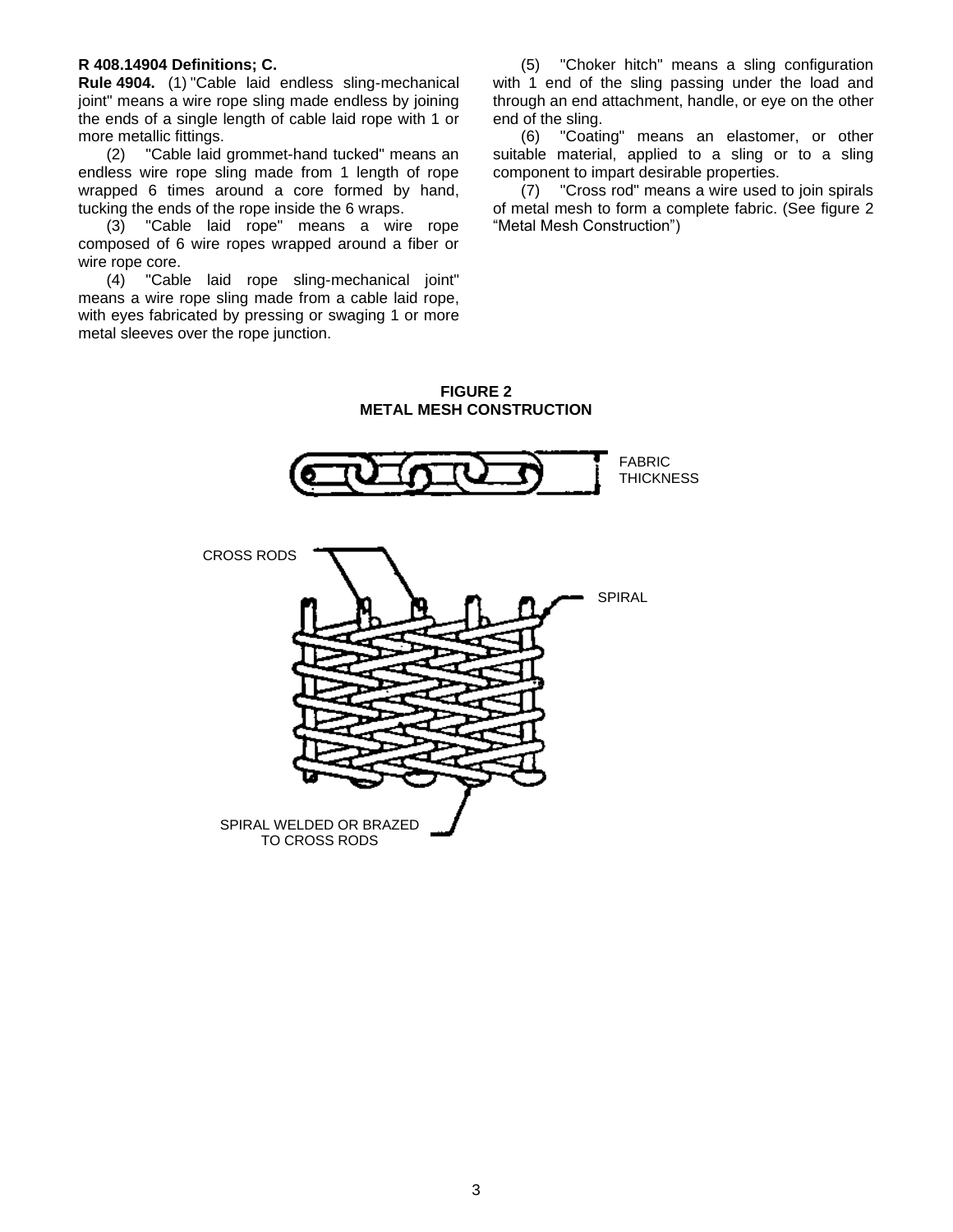#### <span id="page-3-0"></span>**R 408.14905 Definitions; D to H.**

**Rule 4905.** (1) "Designated" means to be selected or assigned by the employer or the employer's representative as being qualified to perform specific duties.

(2) "Female handle of a choker sling" means a handle with a handle eye and a slot of such dimension as to permit passage of a male handle, thereby allowing the use of a metal mesh sling in a choker hitch. (See figure 1 "Metal Mesh Sling")

(3) "Handle" means a terminal fitting to which metal mesh fabric is attached. (See figure 1 "Metal Mesh Sling")

(4) "Handle eye" means an opening in a handle of a metal mesh sling shaped to accept a hook, shackle, or other lifting device. (See figure 1 "Metal Mesh Sling")

(5) "Hitch" means a sling configuration whereby the sling is fastened to an object or load, either directly to it or around it.

# <span id="page-3-1"></span>MALE HANDLE HANDLE EYE FEMALE HANDLE SLOT DEPTH SLING WIDTH OVERALL LENGTH BEARING TO BEARING LENGTH FABRIC LENGTH SLING WIDTH MALE HANDLE<br>
MALE HANDLE

#### **FIGURE 1 METAL MESH SLING (Typical)**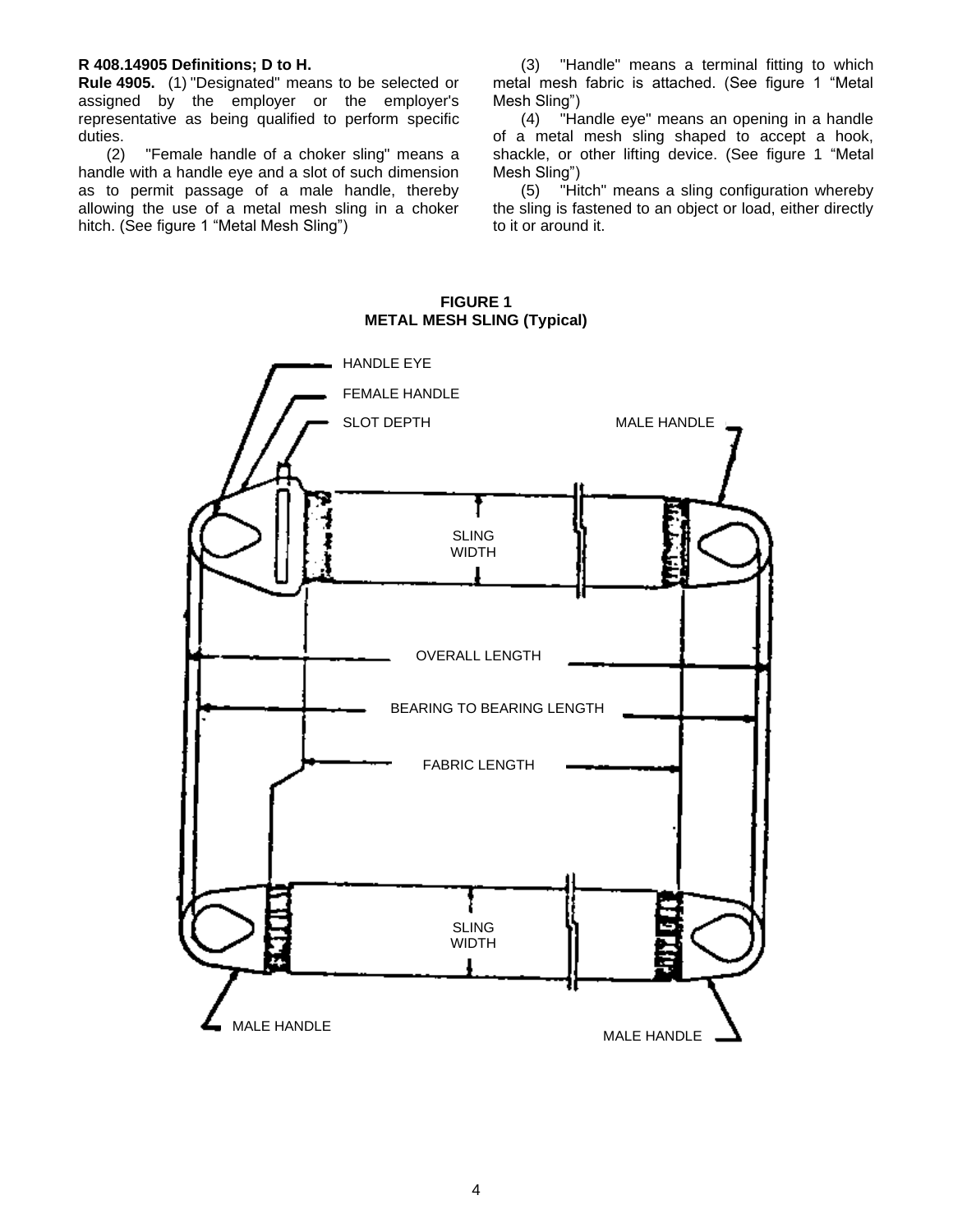#### **R 408.14906 Definitions; L, M.**

**Rule 4906.** (1) "Link" means a single ring of a chain.

(2) "Male handle" or "triangle" means a handle with a handle eye.

(3) "Master coupling link" means an alloy steel welded coupling link used as an intermediate link to join alloy steel chain to master links. (See figure 3 "Major Components of a Guadruple Sling")

(4) "Master link" or "gathering ring" means a forged or welded steel link used to support all members (legs) of an alloy steel chain sling or wire rope sling. (See figure 3 "Major Components of a Guadruple Sling")

(5) "Mechanical coupling link" means nonwelded, mechanically closed steel link used to attach master links and hooks to alloy steel chain.

(6) "Metal mesh" or "fabric" means the flexible portion of a metal mesh sling, consisting of a series of transverse coils and cross rods.

**FIGURE 3 MAJOR COMPONENTS OF A GUADRUPLE SLING**



#### <span id="page-4-0"></span>**R 408.14907. Definitions; P to R.**

**Rule 4907.** (1) "Proof load" means a load applied in performance of a proof test.

(2) "Proof test" means a nondestructive tension test performed by the sling manufacturer, or an equivalent entity, to verify construction and workmanship of a sling.

(3) "Rated capacity" means the maximum working load permitted by the provisions of this part.

(4) "Reach" means the effective length of an alloy steel chain sling, measured from the top bearing surface of the upper terminal component to the bottom bearing surface of the lower terminal component.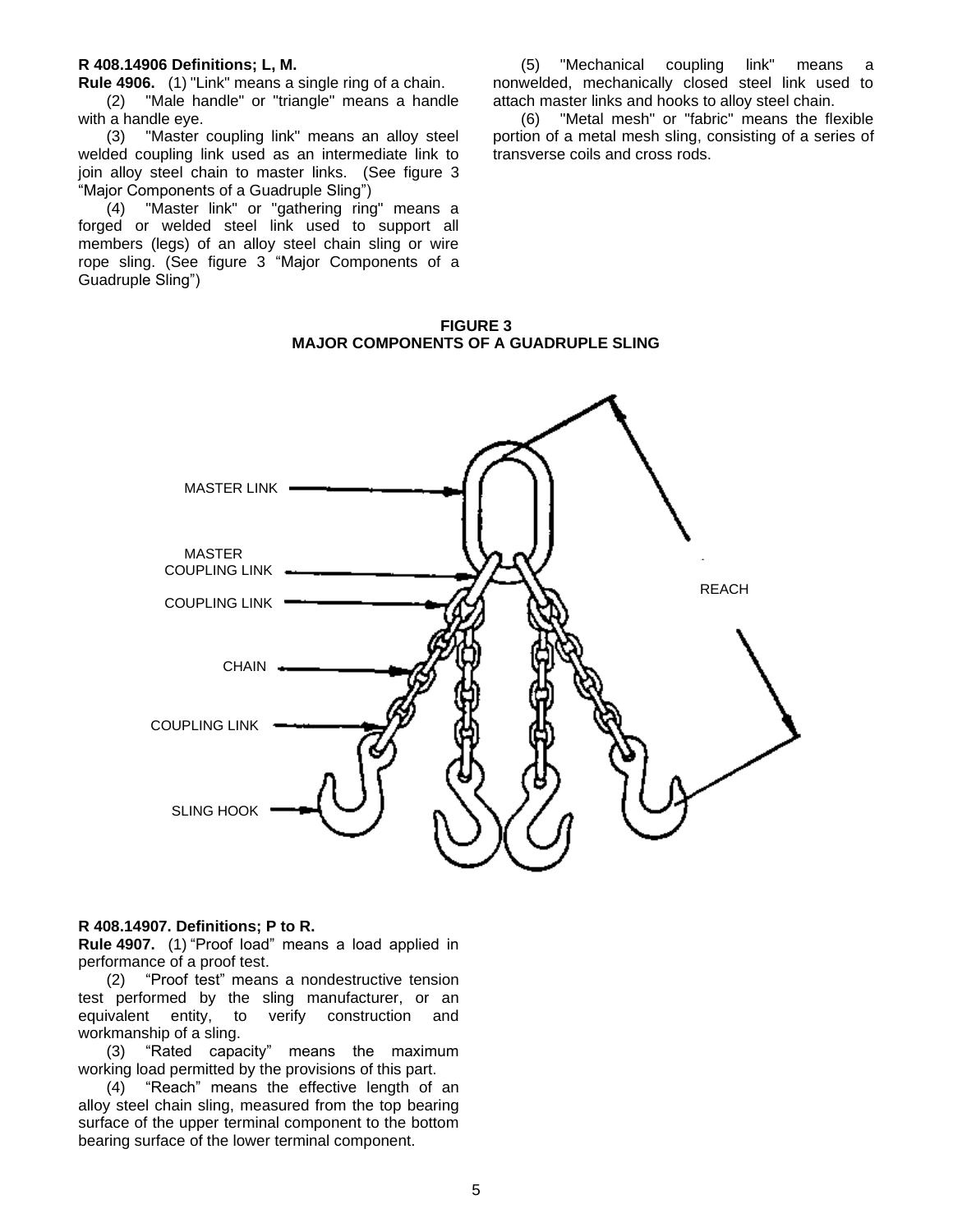#### <span id="page-5-0"></span>**R 408.14908 Definitions; S to V.**

**Rule 4908.** (1) "Selvage edge" means the finished edge of synthetic webbing designed to prevent unraveling.

(2) "Sling" means an assembly which connects the load to the material handling equipment for the purpose of lifting or hoisting.

(3) "Sling manufacturer" means a person or organization that assembles sling components into their final form for sale to users.

(4) "Spiral" means a single transverse coil that is the basic element from which metal mesh is fabricated. (See figure 2 "Metal Mesh Construction")

(5) "Strand laid endless sling-mechanical joint" means a wire rope sling made endless from 1 length of rope, with the ends joined by 1 or more metallic fittings.

(6) "Strand laid grommet-hand tucked" means an endless wire rope sling made from 1 length of strand wrapped 6 times around a core formed by hand tucking the ends of the strand inside the 6 wraps.

(7) "Strand laid rope" means a wire rope made with strands, usually 6 or 8, wrapped around a fiber core, wire strand core, or independent wire rope core.

(8) "Vertical hitch" means a method of supporting a load by a single, vertical part or leg of the sling. (See figure 4 "Basic Sling Configurations with Vertical Legs")

# **FIGURE 4 BASIC SLING CONFIGURATIONS WITH VERTICAL LEGS**

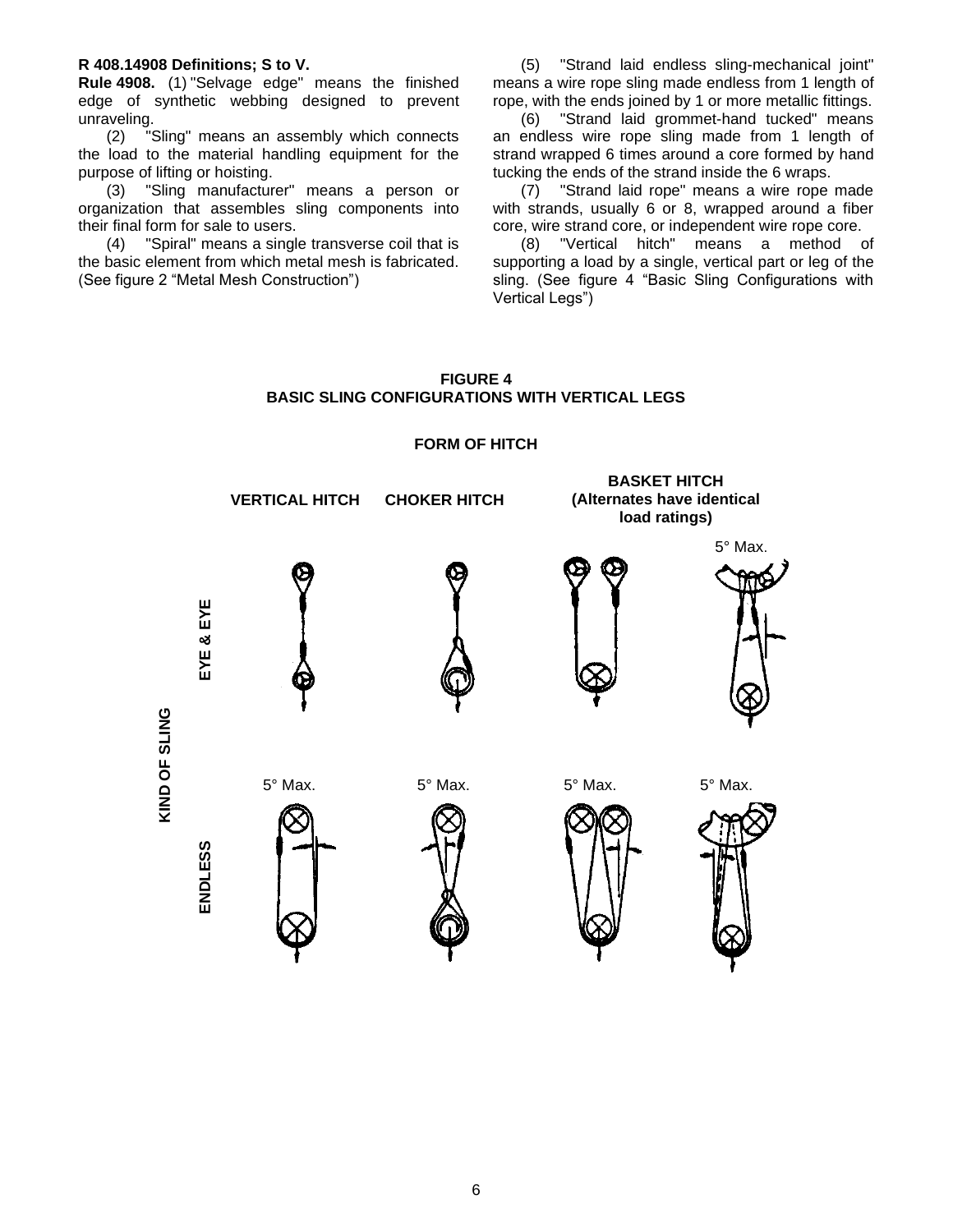# **FIGURE 5 BLING CONFIGURATIONS WITH ANGLED LEGS**

# **FORM OF HITCH**



Notes: Angles 5 degrees or less from the vertical may be considered vertical angles. For slings with legs more than 5 degrees off vertical, the actual angle as shown in Figure 5 must be considered.

# **EXPLANATION OF SYMBOLS: MINIMUM DIAMETER OF CURVATURE**

Represents a contact surface which shall have a diameter of curvature at least double the diameter of the rope from which the sling is made



Represents a contact surface which shall have a diameter of curvature at least 8 times the diameter of the rope.



Represents a load in a choker hitch and illustrates the rotary force on the load and/or the slippage of the rope in contact with the load. Diameter of curvature of lead surface shall be at least double the diameter of the rope.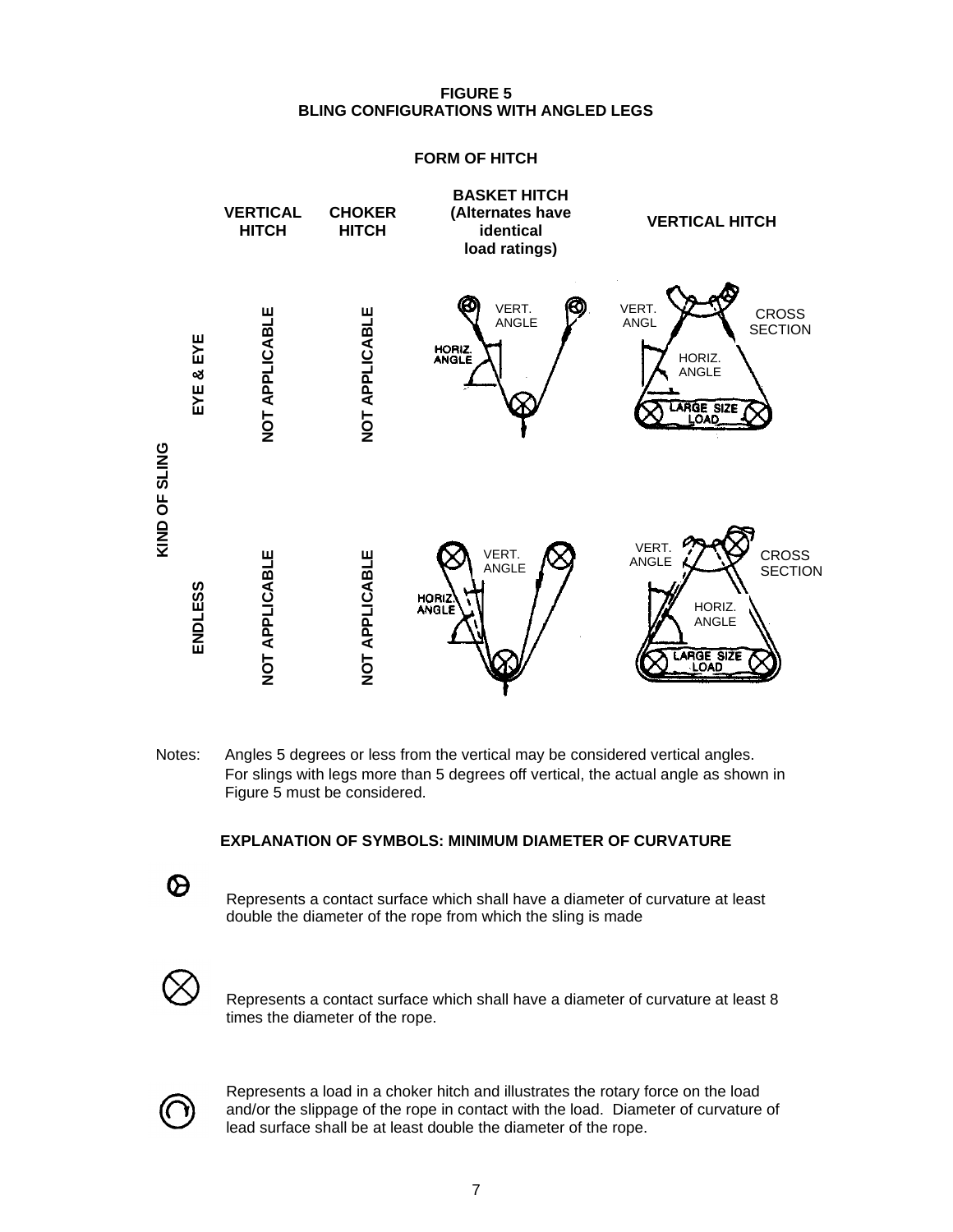#### <span id="page-7-0"></span>**R 408.14911 General operating practices.**

**Rule 4911.** (1) Whenever a sling is used, the following practices shall be followed:

(a) A damaged or defective sling, as described in this standard, shall not be used.

(b) A sling shall not be shortened with bolts, knots, or other makeshift devices.

(c) Sling legs shall not be kinked.

(d) A sling shall not be loaded in excess of its rated capacity.

(e) A sling used in a basket hitch shall have the load balanced to prevent slipping.

(f) A sling shall be securely attached to its load.

(g) A sling, other than an alloy steel chain, shall be padded or protected from the sharp corners of its load.

(h) A suspended load shall be kept clear of all obstructions.

(i) An employee shall be kept clear of a suspended load and a load about to be lifted.

(j) An employee's hand or finger shall not be placed between the load and sling while the sling is being tightened.

(k) Slack in a sling shall be removed gradually.

(l) A sling shall not be pulled from under a load when the load is resting on the sling.

(2) Employers shall not load a sling in excess of its recommended safe working load as prescribed by the sling manufacturer on the identification markings permanently affixed to the sling.

(3) Employers shall not use slings without affixed and legible identification markings.

#### <span id="page-7-1"></span>**R 408.14912 Inspections generally; removal of sling from service.**

**Rule 4912.** (1) A sling and all fastenings shall be inspected for damage and defects by a designated employee before each day's use.

(2) Where service conditions warrant, additional inspections shall be performed during sling use.

(3) A damaged or defective sling, as described in this part, shall be immediately removed from service.

#### **ALLOY STEEL CHAIN SLINGS**

#### <span id="page-7-3"></span><span id="page-7-2"></span>**R 408.14921 Sling identification.**

**Rule 4921**. An alloy steel chain sling shall have a permanently affixed, durable identification, stating the size, grade, rated capacity, and reach.

#### <span id="page-7-4"></span>**R 408.14922 Rated capacity of attachments.**

**Rule 4922.** (1) A hook, ring, oblong link, pear-shaped link, welded or mechanical coupling link, or other attachment shall have a rated capacity at least equal to that of the alloy steel chain with which they are used, or the sling shall not be used in excess of the rated capacity of the weakest component.

(2) A makeshift link or fastener formed from bolts or rods, or other such attachments, shall not be used.

#### <span id="page-7-5"></span>**R 408.14923 Inspections; records; removal from service; proof testing.**

**Rule 4923.** (1) In addition to the inspection prescribed by R 408.14912, an employer shall designate an employee to make a thorough periodic inspection of an alloy steel chain sling in use on a regular basis. An employer shall determine the regularity of inspection based on all of the following factors:

(a) Frequency of sling use.

(b) Severity of service conditions.

(c) Nature of lifts being made.

 (d) Experience gained on the service life of slings used in similar circumstances.

The designated employee shall inspect an alloy steel chain sling at least once every 12 months.

(2) The employer shall make and maintain a record of the most recent month in which each alloy steel chain sling was thoroughly inspected and shall make the record available for examination.

 (3) The employee designated to make the inspection of an alloy steel chain sling shall make a thorough inspection for all of the following:

(a) Wear.

(b) Defective welds.

(c) Deformation.

 (d) An increase in length beyond acceptable limits established in this part.

If the defects or deteriorations are present, then the designated employee shall immediately remove the sling from service.

(4) The employer shall ensure that, before use, each new, repaired, or reconditioned alloy steel chain sling, including all welded components in the sling assembly, is proof-tested by the sling manufacturer in accordance with ASME B-30.9 "Slings," 1990 edition, as adopted in R 408.14901.

 (5) The employer shall retain a certificate of the proof test and shall make it available for examination.

 (6) If the chain size at any point of the link is less than that stated in Table 1, the employer shall remove the chain from service.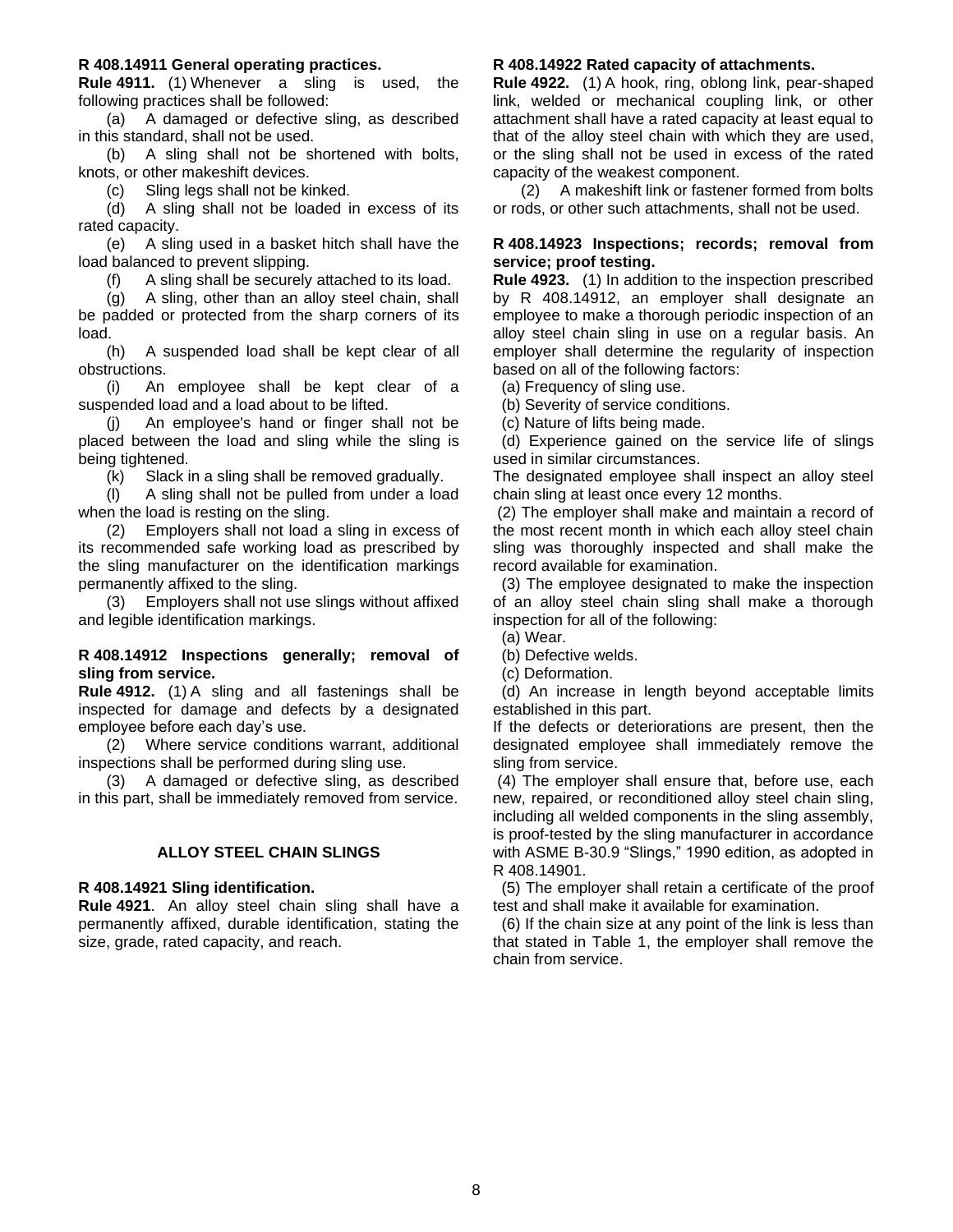| Chain size (inches) | Minimum allowable chain size (inches) |
|---------------------|---------------------------------------|
| 1/4                 | 13/64                                 |
| 3/8                 | 19/64                                 |
| 1/2                 | 25/64                                 |
| 5/8                 | 31/64                                 |
| 3/4                 | 19/32                                 |
| 7/8                 | 45/64                                 |
| 1                   | 13/16                                 |
| 11/8                | 29/32                                 |
| 11/4                | 1                                     |
| 13/8                | $1 - 3/32$                            |
| 11/2                | $1 - 3/16$                            |
| 13/4                | $1 - 13/32$                           |

# **TABLE 1 MINIMUM ALLOWABLE CHAIN SIZE AT ANY POINT OF LINK**

# <span id="page-8-0"></span>**R 408.14924 Safe operating temperatures.**

**Rule 4924.** Employers shall permanently remove an alloy steel-chain slings from service if it is heated above 1,000 degrees F. When exposed to service temperatures in excess of 600 degrees F, employers shall reduce the maximum working-load limits permitted by the chain manufacturer in accordance with the chain or sling manufacturer's recommendations

# <span id="page-8-1"></span>**R 408.14925 Repairing; reconditioning, and proof testing.**

**Rule 4925**. (1) A worn or damaged alloy steel chain sling or attachment shall not be used until repaired.

(2) When welding or heat treating is performed, a sling shall not be used unless repaired, reconditioned, and proof tested by the sling manufacturer.

<span id="page-8-2"></span>(3) A mechanical coupling link or low carbon steel repair link shall not be used to repair broken lengths of chain.

#### **R 408.14926 Cracked or deformed links or hooks; removal from service.**

**Rule 4926.** (1) Alloy steel chain slings with cracked or deformed master links, coupling links, or other components shall be removed from service.

<span id="page-8-3"></span>(2) A sling shall be removed from service if the hook is cracked, has been opened more than 15% of the normal throat opening measured at the narrowest point, or twisted more than 10 degrees from the plane of the unbent hook.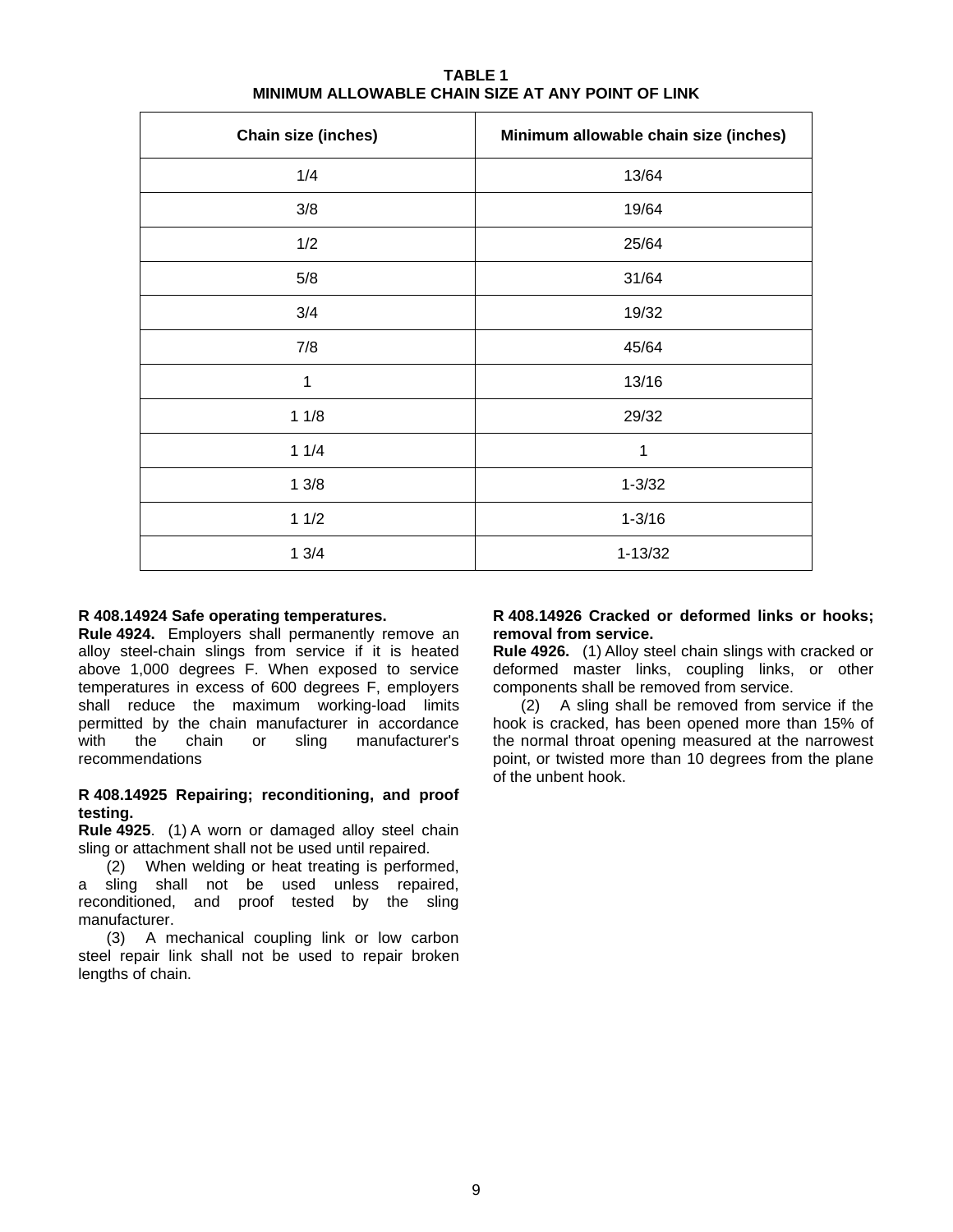# <span id="page-9-0"></span>**R 408.14931 Safe operating temperatures; sling use.**

**Rule 4931.** (1) A wire rope sling shall not be used with loads in excess of the rated capacities. A sling shall be used only in accordance with the manufacturer's recommendations.

(2) A fiber core wire rope sling of any grade shall be permanently removed from service if it is exposed to a temperature in excess of 200 degrees Fahrenheit.

(3) When a nonfiber core wire rope sling of any grade is used at a temperature above 400 degrees Fahrenheit or below minus 60 degrees Fahrenheit, recommendations of the sling manufacturer regarding use at that temperature shall be followed.

(4) Employers shall use only wire-rope slings that have permanently affixed and legible identification markings as prescribed by the manufacturer and that indicate the recommended safe working load for the type of hitch used, the angle upon which it is based, and the number of legs if more than 1.

# <span id="page-9-1"></span>**R 408.14932 Minimum sling lengths.**

**Rule 4932.** (1) Cable laid and a 6 x 19 and 6 x 37 sling shall have a minimum clear length of wire rope 10 times the component rope diameter between splices, sleeves, or end fittings.

(2) A braided sling shall have a minimum clear length of wire rope 40 times the component rope diameter between the loops or end fittings.

(3) A cable laid grommet, strand laid grommet, and endless sling shall have a minimum circumferential length of 96 times their body diameter.

#### <span id="page-9-2"></span>**R 408.14933 Welded end attachment; certificate of proof test.**

**Rule 4933.** (1) Welding of an end attachment, except covers to thimbles, shall be performed prior to the assembly of the sling.

(2) All welded end attachments shall not be used unless proof tested by the manufacturer at twice their rated capacity prior to initial use. The employer shall retain a certificate of the proof test, and make it available for examination.

#### <span id="page-9-3"></span>**R 408.14934 Removal from service.**

**Rule 4934**. A wire rope sling shall be removed from service if any of the following conditions are present:

(a) Ten randomly distributed broken wires in 1 rope lay, or 5 broken wires in 1 strand in 1 rope lay.

(b) Wear or scraping of 1/3 the original diameter of outside individual wires.

(c) Kinking, crushing, bird caging, or any other damage resulting in distortion of the wire rope structure.

(d) Evidence of heat damage.

(e) End attachments that are cracked, deformed, or worn.

(f) Hooks that have been opened more than 15% of the normal throat opening measured at the narrowest point, or twisted more than 10 degrees from the plane of the unbent hook.

(g) Corrosion of the rope or end attachments.

# <span id="page-9-4"></span>**R 408.14935 Forming eyes.**

**Rule 4935.** An eye in a wire rope sling shall not be formed by using a knot or a wire rope clip.

# **METAL MESH SLINGS**

#### <span id="page-9-6"></span><span id="page-9-5"></span>**R 408.14941 Sling marking; rated capacity; coatings.**

**Rule 4941.** (1) Each metal mesh sling shall have permanently affixed to it a durable marking that states the rated capacity for vertical basket hitch and choker hitch loadings.

(2) A handle shall have a rated capacity at least equal to the metal fabric and exhibit no deformation after proof testing.

(3) Coatings which diminish the rated capacity of a sling shall not be applied.

#### <span id="page-9-7"></span>**R 408.14942 Attachment of handle.**

**Rule 4942**. The fabric and handles shall be joined to ensure all of the following:

(a) The rated capacity of the sling is not reduced.

(b) The load is evenly distributed across the width of the fabric.

(c) Sharp edges will not damage the fabric.

# <span id="page-9-8"></span>**R 408.14943 Sling testing.**

**Rule 4943.** All new and repaired metal mesh slings, including handles, shall not be used unless proof tested by the manufacturer at a minimum of 1 1/2 times their rated capacity. Elastomer impregnated slings shall be proof tested before coating.

#### <span id="page-9-9"></span>**R 408.14944 Sling use; safe operating temperatures.**

**Rule 4944.** (1) A metal mesh sling shall not be used to lift loads in excess of their rated capacities.

(2) A sling shall be used only in accordance with the manufacturer's recommendations.

(3) A metal mesh sling which is not impregnated with elastomers may be used in a temperature range from minus 20 degrees Fahrenheit to plus 550 degrees Fahrenheit without decreasing the working load limit.

(4) A metal mesh sling impregnated with polyvinyl chloride or neoprene may be used only in a temperature range from zero degrees to plus 200 degrees Fahrenheit.

<span id="page-9-10"></span>(5) For operations outside temperature ranges in subrule (3) and (4) of this rule or for metal mesh slings impregnated with other materials, the sling manufacturer's recommendations shall be followed.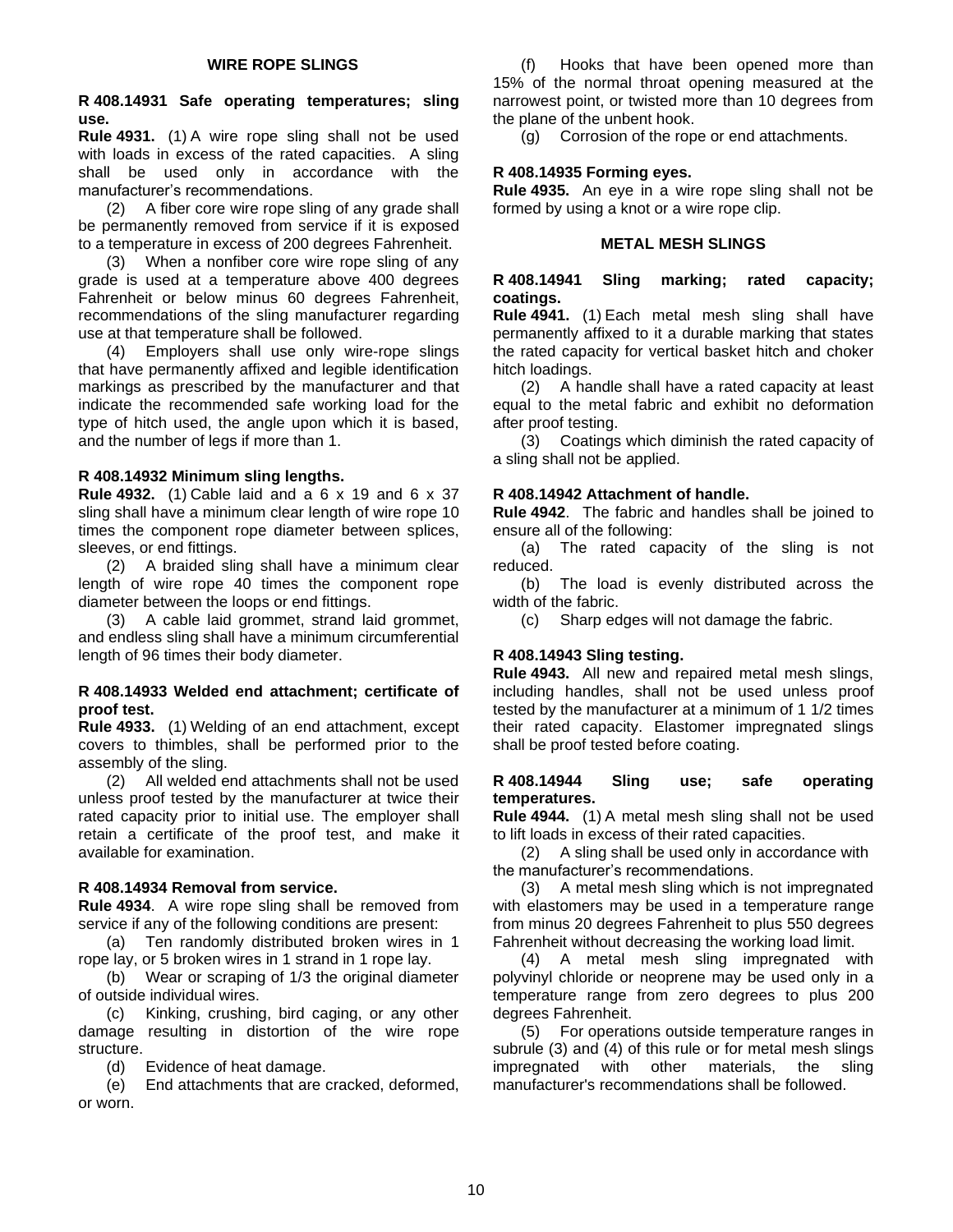**R 408.14945 Removal from service; repairs; records.** 

**Rule 4945.** (1) A metal mesh sling shall be immediately removed from service if any of the following conditions are present:

(a) A broken weld or broken brazed joint along the sling edge.

(b) Reduction in wire diameter of 25% due to abrasion or 15% due to corrosion.

(c) Lack of flexibility due to distortion of the fabric.

(d) Distortion of the female handle so that the depth of the slot is increased more than 10%.

(e) Distortion of either handle so that the width of the eye is decreased more than 10%.

(f) A 15% reduction of the original cross sectional area of metal at any point around the handle eye.

(g) Distortion of either handle out of its plane.

(2) A metal mesh sling which is repaired shall not be used unless repaired by a metal mesh sling manufacturer.

(3) Once repaired, each sling shall be permanently marked or tagged, or a written record maintained, to indicate the date and nature of the repairs and the person or organization that performed the repairs. Records of repairs shall be made available for examination.

#### <span id="page-10-0"></span>**NATURAL AND SYNTHETIC FIBER ROPE SLINGS**

#### <span id="page-10-1"></span>**R 408.14951 Sling use; rated capacity; diameter of curvature; safe operating temperatures.**

**Rule 4951.** (1) A fiber rope sling made from conventional 3 strand construction fiber rope shall not be used with a load in excess of the rated capacities.

(2) A fiber rope sling shall have a diameter of curvature meeting not less than the minimums prescribed in figures 4 and 5.

(3) A sling shall be used only in accordance with the manufacturer's recommendations.

(4) A natural or synthetic fiber rope sling, except for a wet frozen sling, may be used in a temperature range from minus 20 degrees Fahrenheit to plus 180 degrees Fahrenheit without decreasing the working load limit. For operations outside this temperature range and for wet frozen slings, the sling manufacturer's recommendations shall be followed.

<span id="page-10-2"></span>(5) Employers shall use natural and synthetic fiber-rope slings that have permanently affixed and legible identification markings stating the rated capacity for the type of hitch used and the angle upon which it is based, type of fiber material, and the number of legs if more than 1.

# **R 408.14952 Splicing.**

**Rule 4952.** A spliced fiber rope sling shall not be used unless it has been spliced in accordance with the following minimum requirements and in accordance with any additional recommendations of the manufacturer:

(a) In manila rope, an eye splice shall consist of at least 3 full tucks, and short splices shall consist of at least 6 full tucks, 3 on each side of the splice center line.

(b) In synthetic fiber rope, an eye splice shall consist of at least 4 full tucks, and short splices shall consist of at least 8 full tucks, 4 on each side of the center line.

(c) A strand end tail shall not be trimmed flush with the surface of the rope immediately adjacent to the full tucks. This applies to all types of fiber rope and both eye and short splices. For fiber rope under 1 inch in diameter, the tail shall project at least 6 rope diameters beyond the last full tuck. For fiber rope 1 inch in diameter and larger, the tail shall project at least 6 inches beyond the last full tuck. Where a projecting tail interferes with the use of the sling, the tail shall be tapered and spliced into the body of the rope, using at least 2 additional tucks, which will require a tail length of approximately 6 rope diameters beyond the last full tuck.

(d) A fiber rope sling shall have a minimum clear length of rope between eye splices equal to 10 times the rope diameter.

(e) A knot shall not be used in lieu of a splice.

(f) A clamp not designed specifically for fiber ropes shall not be used for splicing.

(g) For any eye splice, the eye shall be of a size to provide an included angle of not greater than 60 degrees at the splice when the eye is placed over the load or support.

#### <span id="page-10-3"></span>**R 408.14953 End attachments.**

**Rule 4953.** A fiber rope sling shall not be used if an end attachment in contact with the rope has a sharp edge or projection.

#### <span id="page-10-4"></span>**R 408.14954 Removal from service; prohibition.**

**Rule 4954.** (1) A natural and synthetic fiber rope sling shall be immediately removed from service if any of the following conditions are present:

- (a) Abnormal wear.
- (b) Powdered fiber between strands.
- (c) Broken or cut fibers.

(d) Variations in the size or roundness of strands.

(e) Discoloration or rotting.

(f) Distortion of hardware in the sling.

<span id="page-10-5"></span>(2) Only a fiber rope sling made from new rope shall be used. Use of a repaired or reconditioned fiber rope sling shall not be used.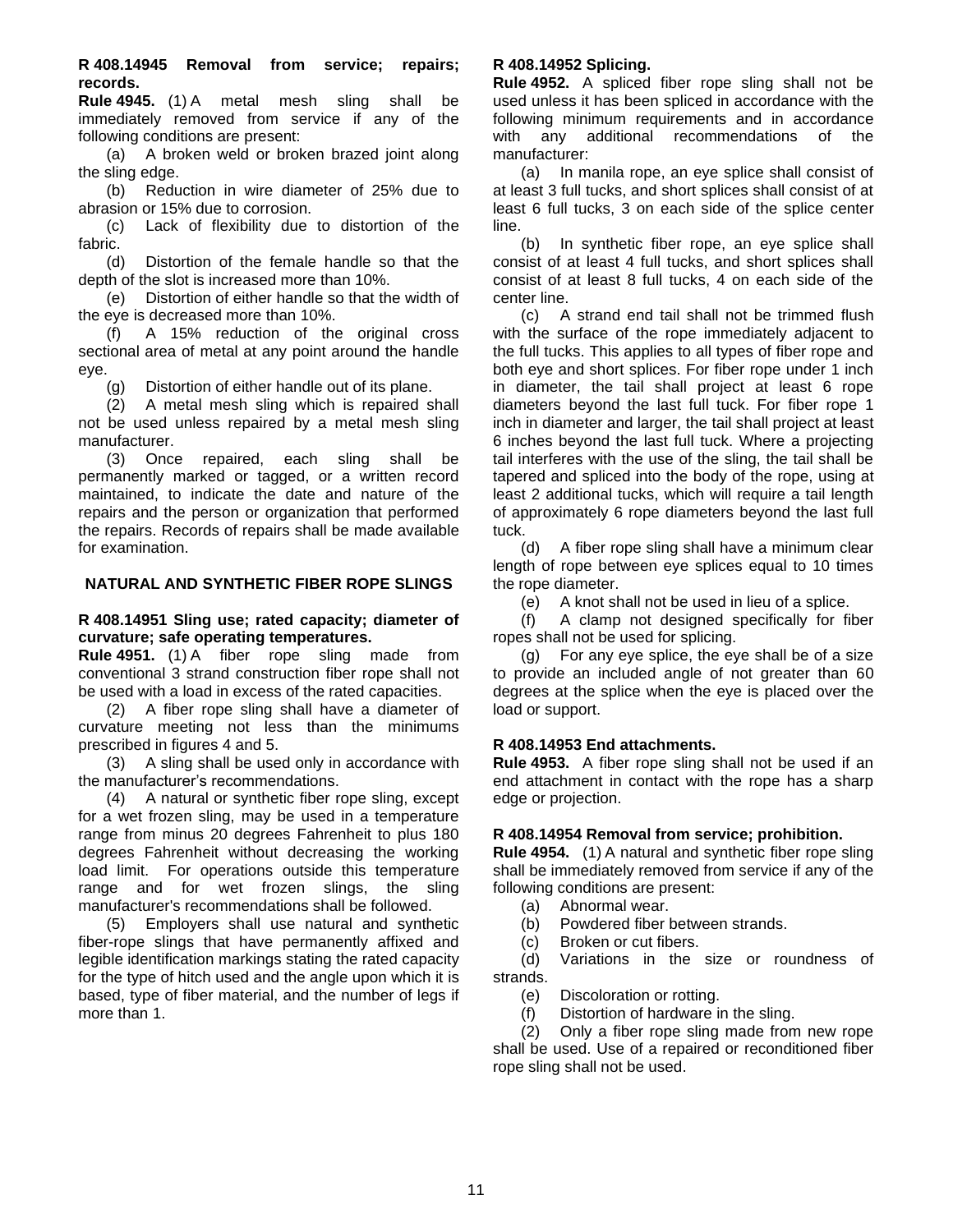#### **SYNTHETIC WEB SLINGS**

#### <span id="page-11-0"></span>**R 408.14961 Marking or coding rated capacities.**

**Rule 4961.** Each sling shall be marked or coded to show the rated capacities for each type of hitch and type of synthetic web material.

#### <span id="page-11-1"></span>**R 408.14962 Webbing size and edges.**

**Rule 4962.** Synthetic webbing shall be of uniform thickness and width, and selvage edges shall not be split from the webbing's width.

#### <span id="page-11-2"></span>**R 408.14963 Fittings.**

**Rule 4963.** (1) Fittings shall be both of the following:

(a) Of a minimum breaking strength equal to that of the sling.

(b) Free of all sharp edges that could in any way damage the webbing.

(2) Stitching shall be the only method used to attach end fittings to webbing and to form eyes. The thread shall be in an even pattern and contain a sufficient number of stitches to develop the full breaking strength of the sling.

#### <span id="page-11-3"></span>**R 408.14964 Use; safe operating temperatures.**

**Rule 4964.** (1) When a synthetic web sling is used, the following precautions shall be taken:

(a) A nylon web sling shall not be used where fumes, vapors, sprays, mists, or liquids of acids or phenolics are present.

(b) A polyester and polypropylene web sling shall not be used where fumes, vapors, sprays, mists, or liquids of caustics are present.

(c) A web sling with aluminum fittings shall not be used where fumes, vapors, sprays, mists, or liquids of caustics are present.

(2) A synthetic web sling of polyester and nylon shall not be used at a temperature in excess of 180 degrees Fahrenheit.

(3) A polypropylene web sling shall not be used at a temperature in excess of 200 degrees Fahrenheit. (See figure 6 "Basic Synthetic Web Sling Constructions.")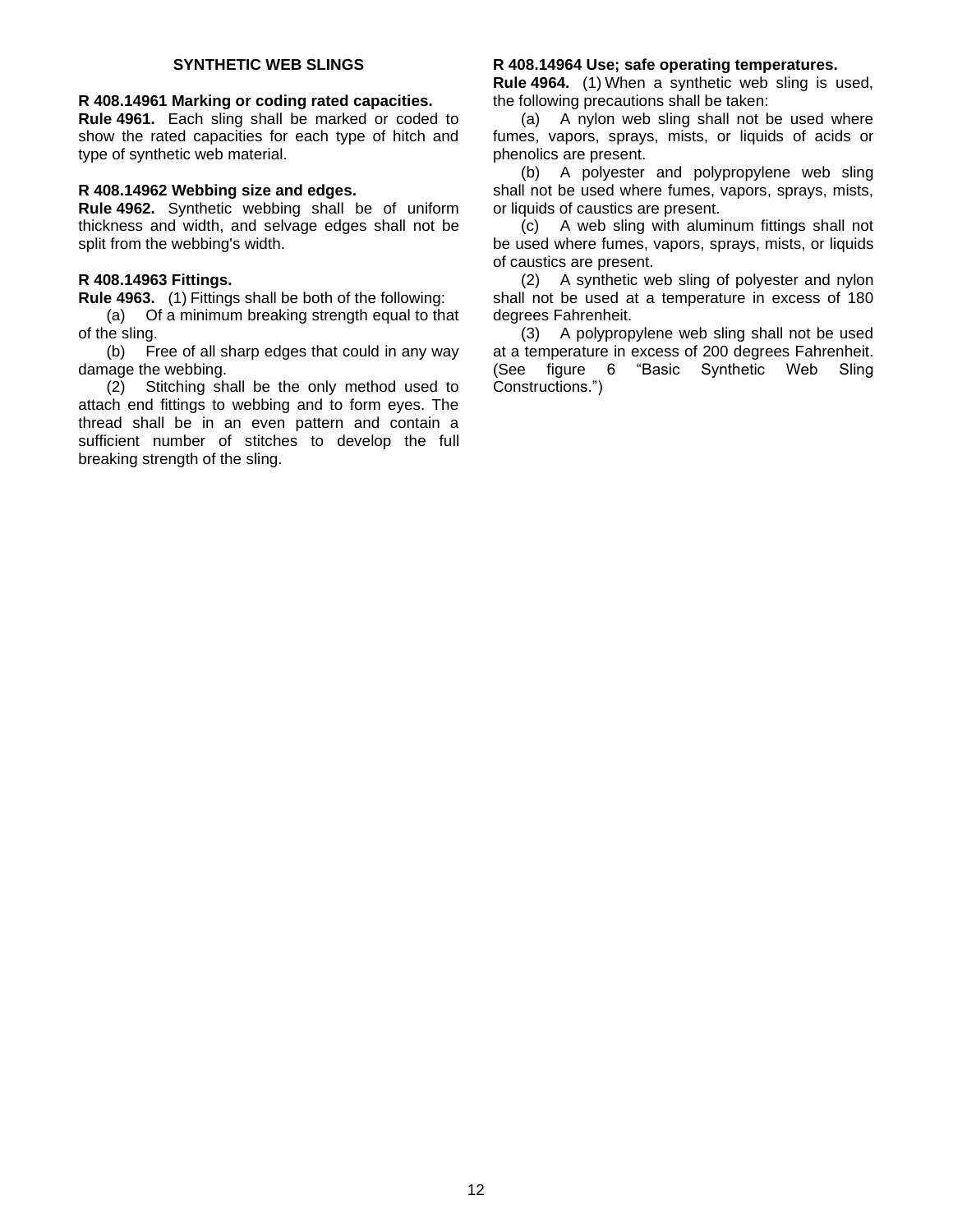#### **FIGURE 6 BASIC SYNTHETIC WEB SLING CONSTRUCTIONS**